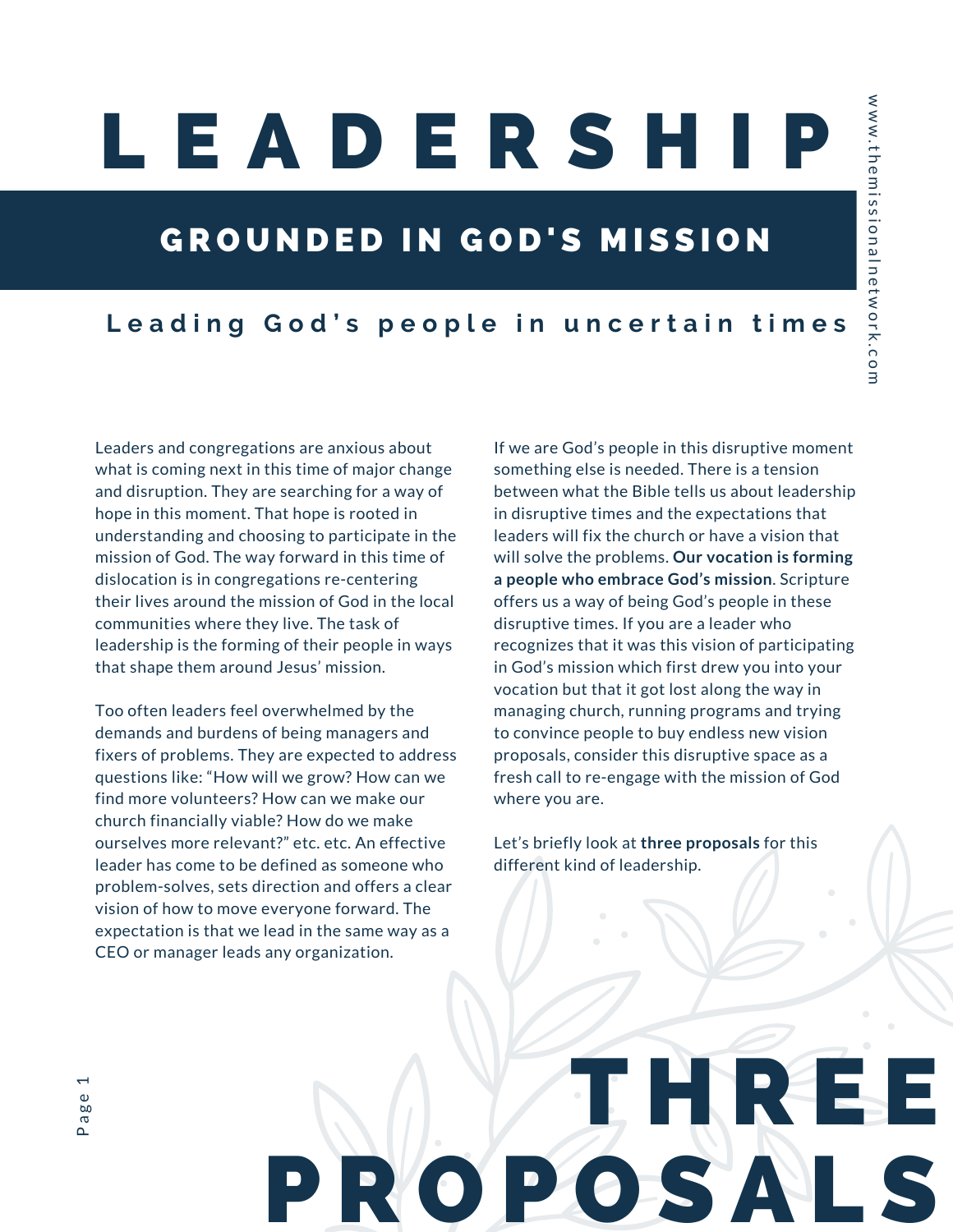### 1

#### ORIENT OUR PEOPLE TOWARDS GOD

A first task of leadership is helping people to define reality. This involves how our people come to see that God is present and acting in the midst of the disruptions. Scripture is filled with stories about encountering God right in the midst of chaos and disruption

The Genesis creation stories describe an unformed void. Darkness seems to define reality. This opening section of Genesis took on its present form in Babylon where the Jewish people had been taken into a devastating captivity. In the Babylonian catastrophe, leaders had to interpret (make sense of) what had happened. Their work was to assist their people make sense of a reality that, on the face of it, was the end of their world. Amidst competing interpretations of what had taken place, some leaders saw that their task was helping their people see what God was doing. They knew that without this awareness, there wasn't a hopeful way forward. Their way of doing this was helping the captives to re-enter their founding texts. It would be in these texts that people could start to make sense of a reality that didn't make sense. For the captives, their world had been taken from them. Jerusalem and the Temple were destroyed. The Babylonian gods had won; they had proved to be more powerful than Yahweh. This was a profound crisis in which no one knew what to do. The captives (including the priests) wrote Psalm 137 to express their sense of abandonment:

*By the waters of Babylon we sat and wept When we remembered Zion. There on the poplars we hung our harps, For there our captors asked us for songs, Our tormentors demanded songs of joy, they said: "Sing us one of the songs of Zion" How can we sing the songs of the Lord while in a foreign land?*

In this context, some leaders, recognizing what was at stake, re-entered their tradition and framed these first chapters of Genesis*.* How do we lead in disruption? In Babylon, they interpreted their disruption through the first words of the Bible:

*In the beginning God created the heavens and the earth. Now the earth was formless and empty, darkness was over the surface of the deep and the Spirit of God was hovering over the waters.*

This is a declaration of reality. It is a confession that reorients a dispirited people toward God. It declares: the chaos is not the reality. Reality is that God is present in the midst of loss. God is acting to make all things new. These leaders knew that the exiles had to come to this place of naming the presence of God in the midst of their disruption for there to be a hopeful imagining of a future. The journey started with their seeing that God was acting right there in Babylon.

**G O D I S**

**P R E S E N T**

P a g e $\overline{\mathsf{C}}$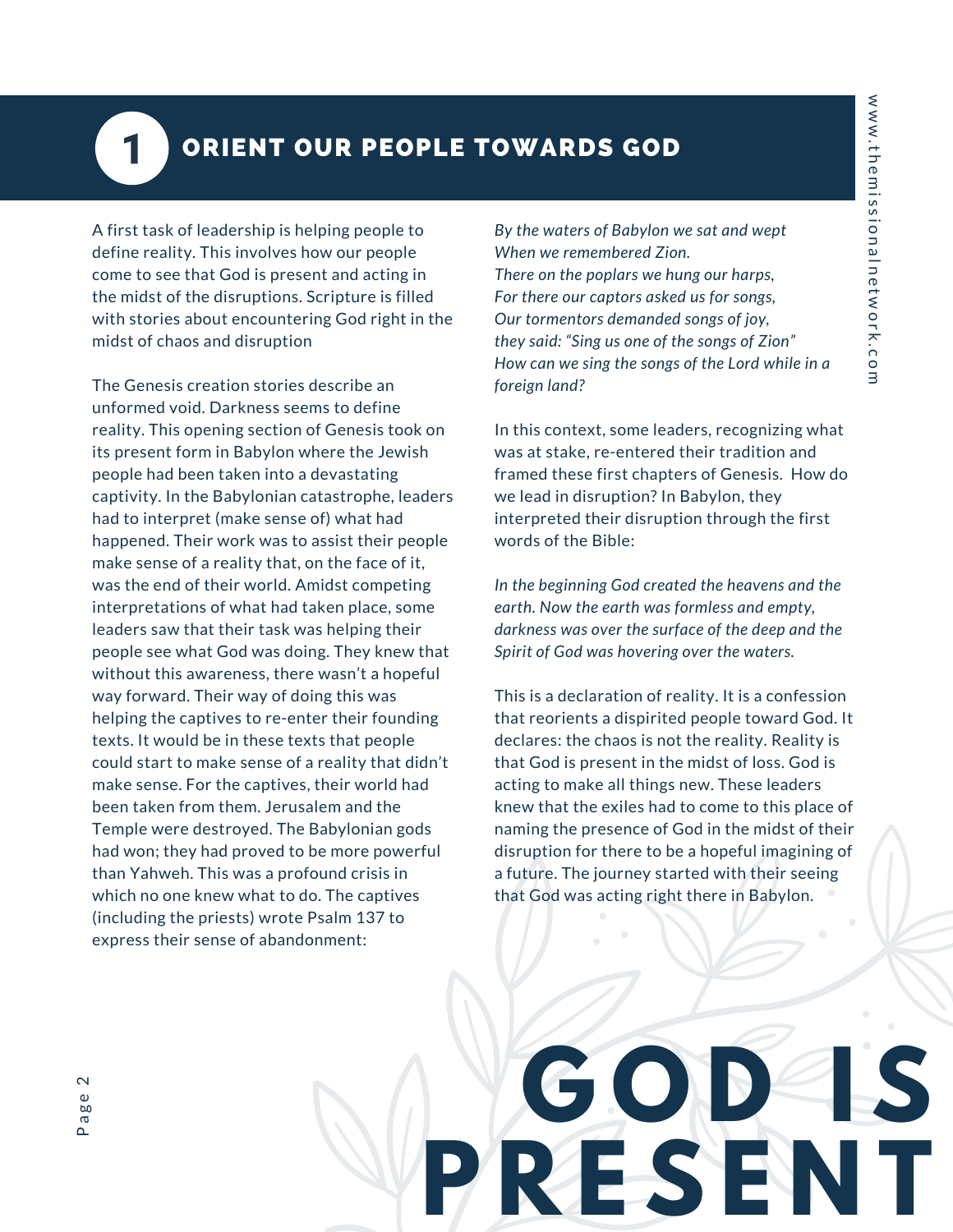The work of the people in Babylon was not in developing strategies for returning to Jerusalem or fixing the Temple. It was discerning where God was working. The people wanted their leaders to come up with a plan to get out of Babylon and back to Jerusalem. Many leaders offered those strategies and many of the exiles did try to go back to Jerusalem. But the work of leadership was to reorient their people toward seeing God at work right in the midst of Babylon.



#### WHAT CAN THIS MEAN FOR LEADERS TODAY?

We find ourselves in a disruptive time. The work of leaders is to assist their people to see how God is already present and at work making things new.



#### WHY IS THIS SO DIFFICULT

When people are functioning out of anxiety, they want to see concrete solutions to what they have defined as the problem. They want measurable, clearly defined solutions. Attending to the unpredictable and unmeasurable work of God is not seen as being valuable.

# **M A K I N G A L L**  $T H IN G S$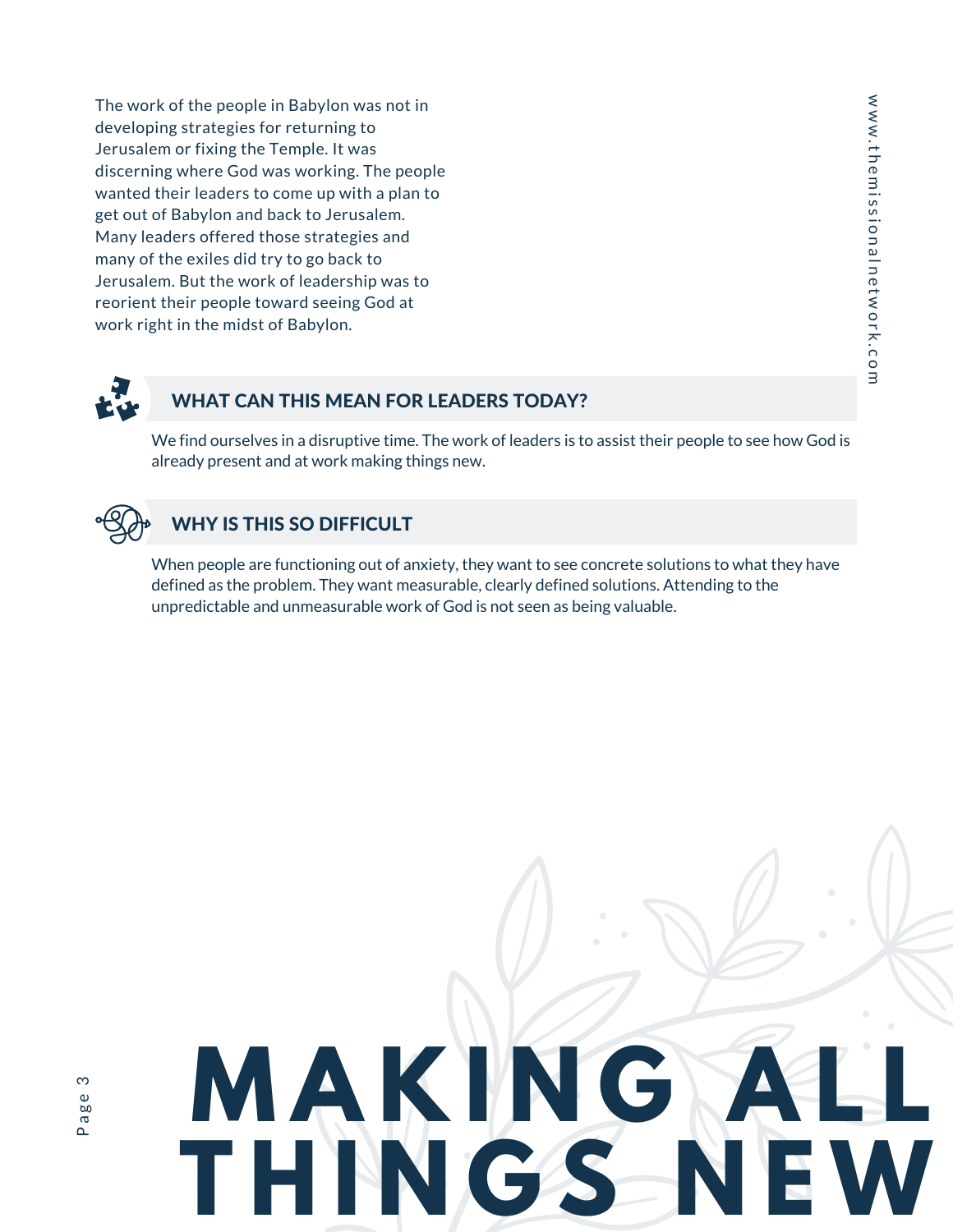$\overline{\mathbf{2}}$ 

#### GET CLEAR ON THE STORY THAT IS SHAPING US

A second task of leadership is assisting our people to become clear on the story that will shape them. The Babylonian captives were confronted with competing stories explaining what had happened. The story we choose as an explanation will determine the decisions we make about what needs to be done. The stories proposed offered different ways of responding to the calamity of exile. The story they chose would be critical to the actions they took. One story invited them to dwell in the shock and depression of their loss. Their response was to be angry at the situation and blame those around them. This was such a major story that it came to be written into their communal songs (Psalm 137). It is a lament for Jerusalem, a confession that they can't sing God's songs in a strange place. They couldn't worship in the ways they wanted or do the things they did in Jerusalem. It was hopeless. Lashing out, they wanted to kill the babies of Babylon.

A variation on this loss-story turned the anger and despair into strategies to plan a future as a self-circumscribed community in Babylon. They would refurbish the traditions and thrive as a minority.

One story offered an optimistic interpretation of what had happened. Many leaders concurred that the exile was punishment but, with renewed optimism, predicted a quick return to

Jerusalem. This story told of a temporary situation.

Everything was turning around. The trends were moving in the right direction. It was time to make plans for a return. In this comforting story, existing patterns and habits wouldn't need to change; everything was going back to normal. It was a popular story among leaders because all they knew were their roles back in Jerusalem. They didn't know what to do in Babylon and, therefore, couldn't imagine it as the place where God was gestating a different future.

Finally, there was a story from the strangest of people - the prophet, Jeremiah. It was a story that didn't fit anyone's expectations of how God was at work. Jeremiah's word was dissonant:

*This is what the Lord Almighty, the God of Israel, says to all those I carried into exile from Jerusalem to Babylon: "Build houses and settle down; plant gardens and eat what they produce...Also, seek the peace and prosperity of the city to which I have carried you into exile. Pray to the Lord for it, because if it prospers, you too will prosper*…

While the energies of most leaders were focused on getting back to Jerusalem (back to normal) or accommodating to the situation - Jeremiah's story was about imagining a radically different way.

**WA Y**

**A D I F F E R E N T**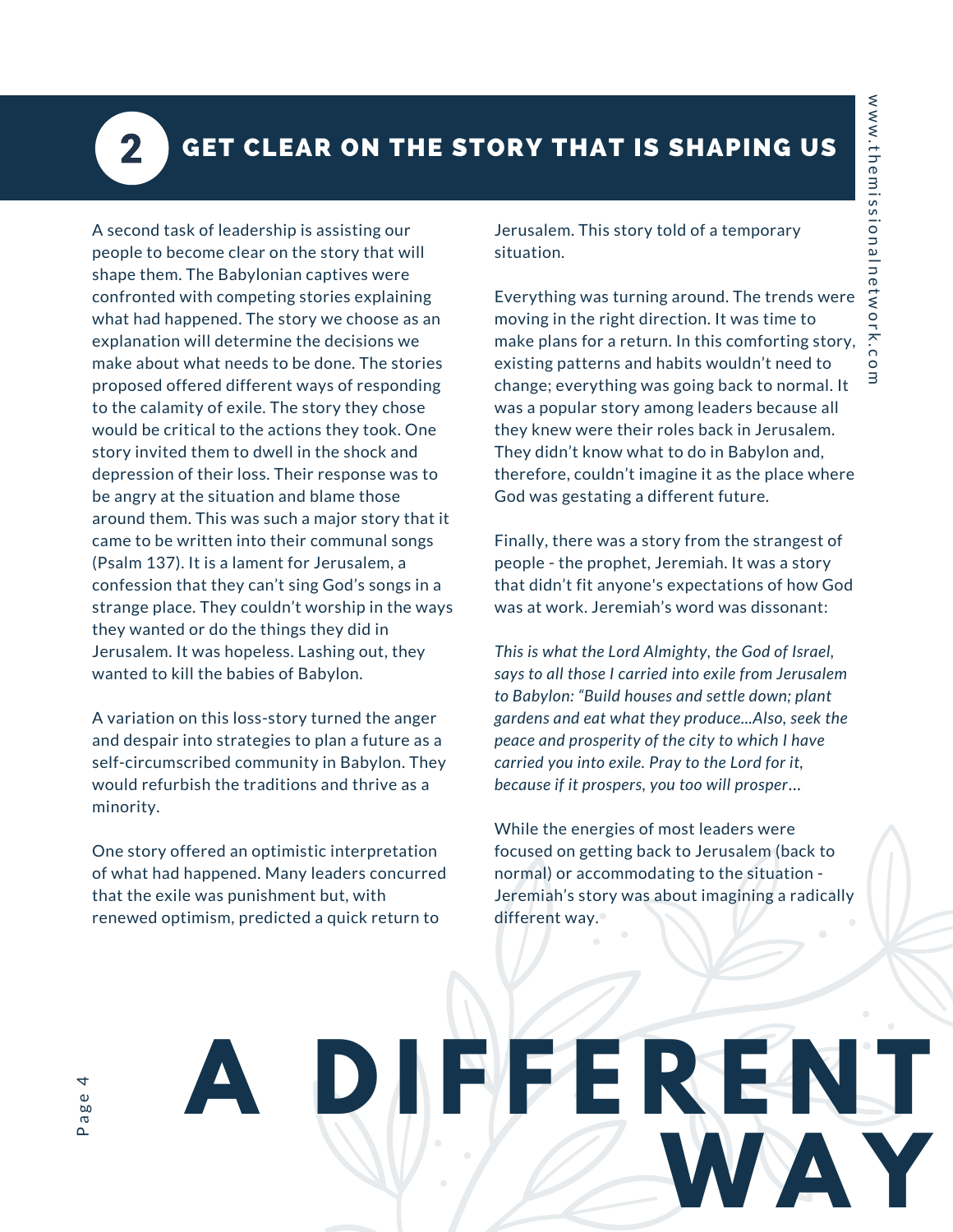

#### WHAT CAN THIS MEAN FOR LEADERS TODAY?

Many competing stories are vying for the attention of leaders. Our work is to assist our people rediscover the story of what God is doing in this moment among them.

#### WHY IS THIS SO DIFFICULT

The stories shaping us are ingrained into our organizational identity; as such, they have become invisible to us. We have personal stakes in or emotional attachments to them so we struggle to let them go. They stand in the way of us seeing how God is at work creating something new.



#### DISCOVER GOD MAKING THINGS NEW IN UNEXPECTED PEOPLE AND PLACES

In the chaos of the Genesis story, the Spirit is making the world new. The Gospel of John uses the language of Genesis 1 as its opening words: *In the beginning was the Word*, then very deliberately says, *the light shines in the darkness, and the darkness can never overcome it.* Jesus is making all things new right in the midst of our disruption and chaos. The "darkness" cannot, not ever change or confound that.

Disruption, therefore, is the place where God is making all things new. It is the womb of God's creative power. It isn't a calamity to be fixed. It is the womb of God's new future and nothing can change the trajectory of God's creative purposes.

The biblical writers are continually making this declaration. Disruption is where we see the new thing God is seeking to do among us. The biblical stories tell us that God turns up in the most God-forsaken places. This is where we are invited into unimagined ways forward. Here are examples of God turning up in unexpected people to continue making all things new.

#### **Abram and Sara** 5

 $_{\infty}^{\omega}$  In the societies of that time, Abram and Sara  $\frac{\infty}{\alpha}$  were nobodies, nomadic Semites wandering

around the edges of societies. They were old and, therefore, useless. Sara, long past the age of childbearing, had nothing to offer the world. They were not the people you turn to in a crisis. Yet, this is the couple God chose to start the journey of remaking the world. From this washed up, insignificant couple God blesses the whole human race. God looks in different places and to different people than us when responding to chaos and discontinuity.

#### **Lydia**

The story of Lydia (Acts 16) is an illustration of God turning up in utterly unexpected people. Paul and his companions set out to visit cities and plant churches, primarily, through synagogues. This was their normative strategy. Acts 16 makes it clear this strategy wasn't working. This band of leaders were disoriented. We are told that on two occasions the Spirit prevented them from carrying out their strategies. In this situation of disorientation, they are brought into contact with Lydia. As a woman, she was not someone in whom they would look to see God at work. But this was exactly where the Spirit was forming this new movement of Jesus - outside anything Paul had imagined.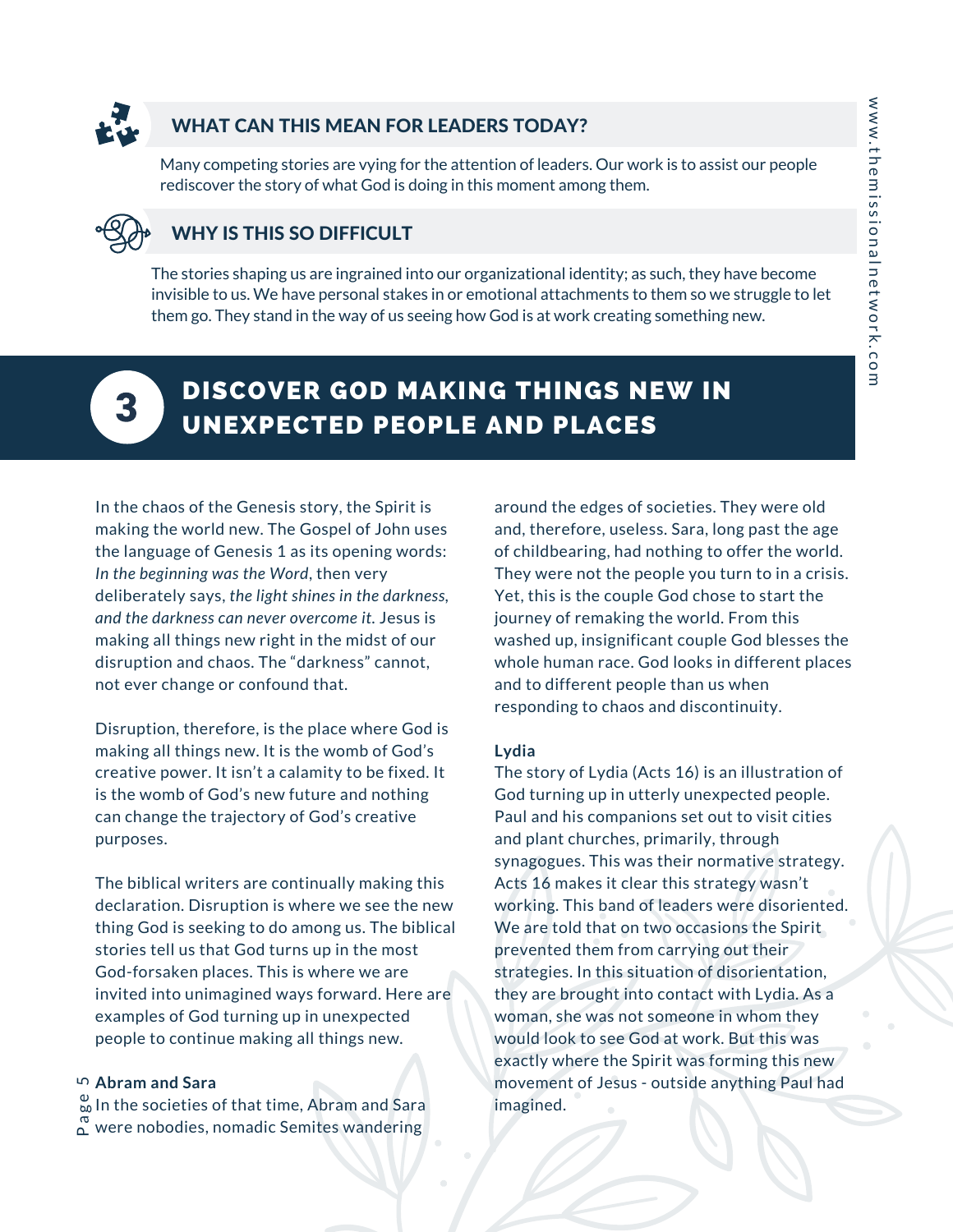#### **Peter and Cornelius**

Luke tells a similar story about Peter and Cornelius. Nothing in Peter's understanding prepared him to see God at work in a Gentile, Roman soldier. Indeed, his dream of the clean and unclean food suggested that he had a very particular understanding of where and how God would, and would not, work. This was a huge disruption: contrary to Peter's expectations it was among the "unclean" (Cornelius) where God was creating another future.

In Corinthians 1:26-29, Paul zeroes in on this question of where God is at work making a different world by reminding the Corinthian Christians who they were:

… *think about who you were when you were called. Not many of you were wise by human standards; not many of you were influential; not many of you were of noble birth. But God chose the foolish things of the world and the despised things - and things that are not - to nullify the things that are, so that no one may boast before him.*



#### WHAT CAN THIS MEAN FOR LEADERS TODAY?

Disruption has come to us. Our people need to see this disruption with different eyes, to see God's mission in the disruptions. This requires a posture of curiosity from leaders. It calls for a readiness in leaders to see and expect God's ways to be revealed among our people and in our community even when we're not immediately sure where or how that happens.



#### WHY IS THIS SO DIFFICULT

Many of us as leaders are not confident in the conviction that we can see and name what God is doing with and through our people. Our energies have been focused on developing strategies, plans and programs for our people to sign on to. But in and among our people, the Spirit is making things new in our church, next door, down the street and in the communities in which we live.

# **P O S T U R E O F C U R I O S I T Y**